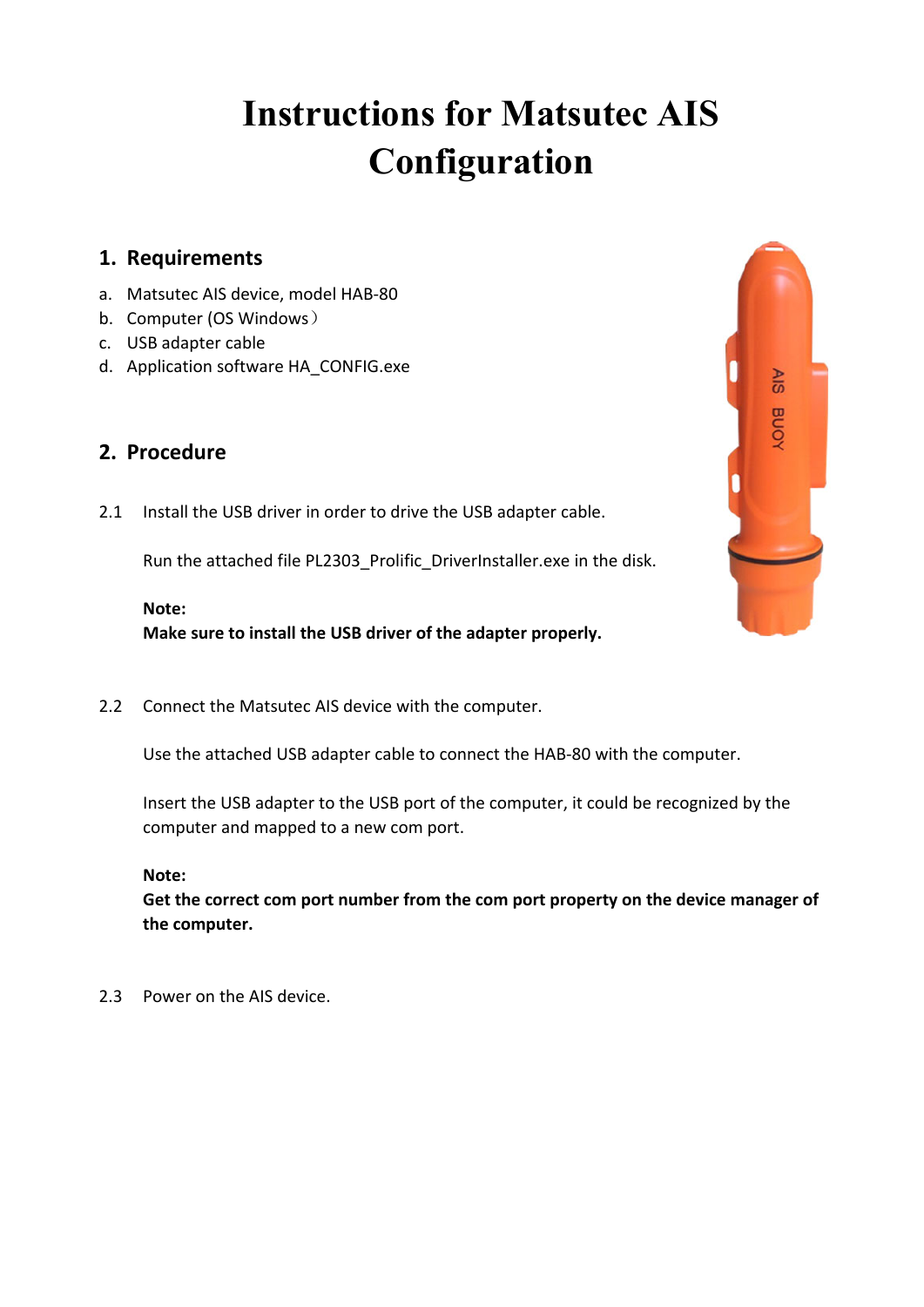## 2.4 Run the application HA\_CONFIG.exe.

Below shows the illustration and definition.

| 1. Communication                                                                              | 2. Communication           |                                                                                                       | 3. Connect / disconnect                             |
|-----------------------------------------------------------------------------------------------|----------------------------|-------------------------------------------------------------------------------------------------------|-----------------------------------------------------|
| COM                                                                                           | baud rate                  |                                                                                                       | button                                              |
| AIS Config Tool<br>$com$ $com$ $\rightarrow$                                                  | 38400<br><b>Baudrate</b>   | <b>Connect</b>                                                                                        | $\bigcirc$<br>-4. Connect /disconnect<br>indication |
| <b>Static Information</b><br><b>MMSI</b><br><b>Ship Name</b><br><b>Call Sign</b><br>Ship Type | А<br>B<br>$\mathbf C$<br>D | <b>GPS Antenna Position</b><br>$\mathbf{m}$<br>$\mathbf{m}$<br>$\mathbf{m}$<br>C<br>D<br>$\mathbf{m}$ | А<br>-5. Static AIS information<br>B                |
| <b>Read Data From Device</b>                                                                  | Save Data to Device        | Exit                                                                                                  |                                                     |
| 6. Read button                                                                                | 7. Save button             | 8. Exit button                                                                                        |                                                     |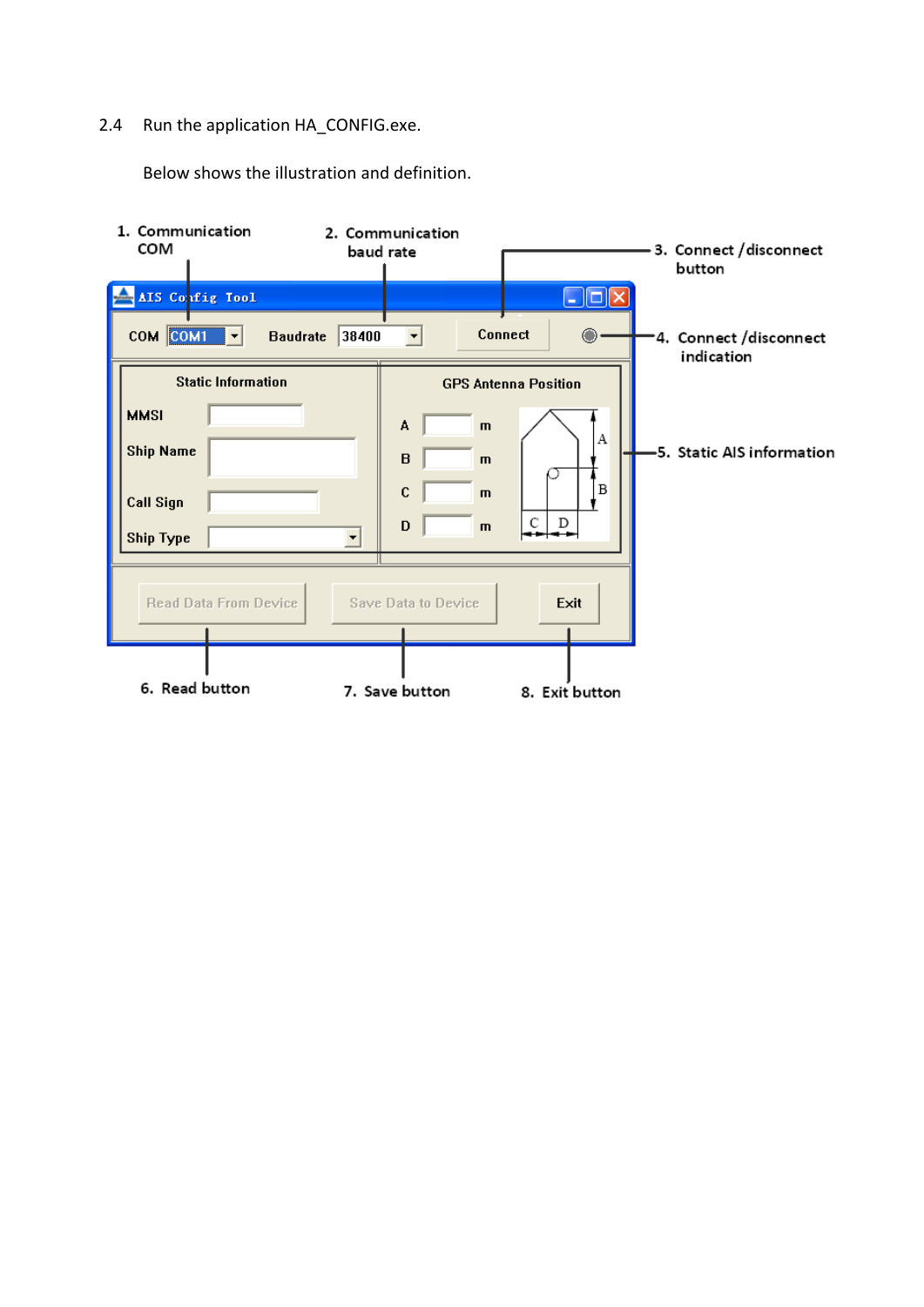## **Definitions:**

#### **1. Communication COM**

The com port on the computer that is to communicate with the AIS device

#### **2. Communication baud rate**

The baud rate of the com port to communicate with the AIS device

#### **3. Connect /disconnect button**

Click to switch between com port connect and disconnect.

#### **4. Connect /disconnect indication**

- **O** Disconnected
- **O** Connected

#### **5. Static AIS information**

- a) 9 digits for MMSI
- b) Max 20 capital characters for ship name
- c) Max 7 capital characters for call sign
- d) Ship type list. Choose from the list
- e) Dimension of the ship, Bow A, Stern B, Port C, Starboard D.

**Note: c), d), e) are de-active on HAB-80.**

#### **6. Read button**

To read and show the static configuration of the AIS device

Button de-active when AIS device is disconnected. Button active when AIS device is connected

#### **7. Save button**

To program the edit static configuration to the AIS device

Button de-active when AIS device is disconnected Button active when AIS device is connected

#### **8. Exit button**

To exit from the application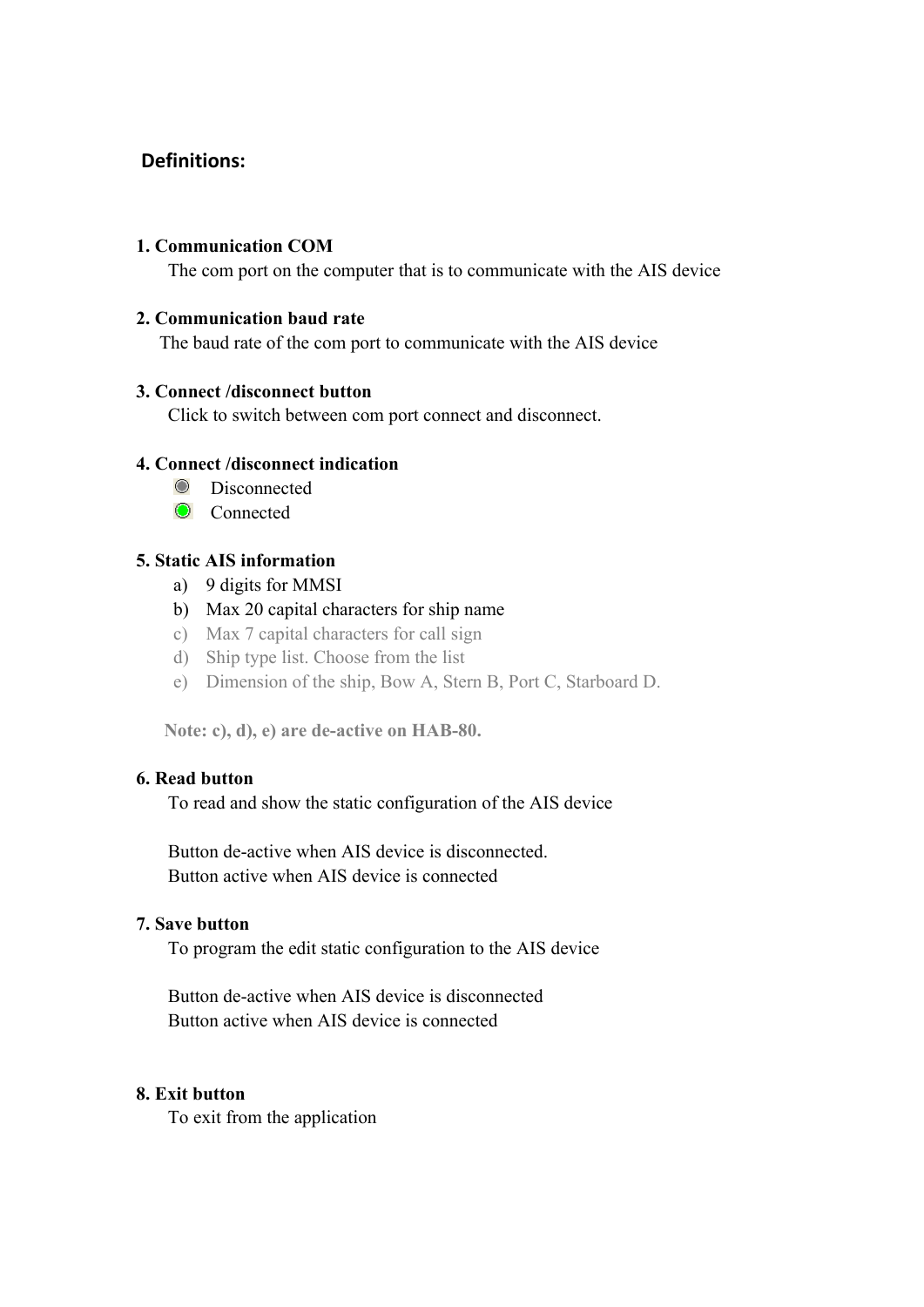2.5 Select the correct com port that the USB adapter cable is recognized by the computer. Use the default baud rate 38400bps.

| AIS Config Tool                                        |                             |
|--------------------------------------------------------|-----------------------------|
| <b>COM</b><br>COM1<br>38400<br><b>Baudrate</b><br>COM1 | <b>Connect</b>              |
| COM4<br>staut mnormation                               | <b>GPS Antenna Position</b> |
| <b>MMSI</b>                                            | А<br>$\mathbf{m}$           |
| <b>Ship Name</b>                                       | А<br>B<br>$\mathbf{m}$      |
| <b>Call Sign</b>                                       | Β<br>C<br>$\mathbf{m}$      |
| <b>Ship Type</b>                                       | C<br>D<br>D<br>$\mathbf{m}$ |
| Read Data From Device                                  | Exit<br>Save Data to Device |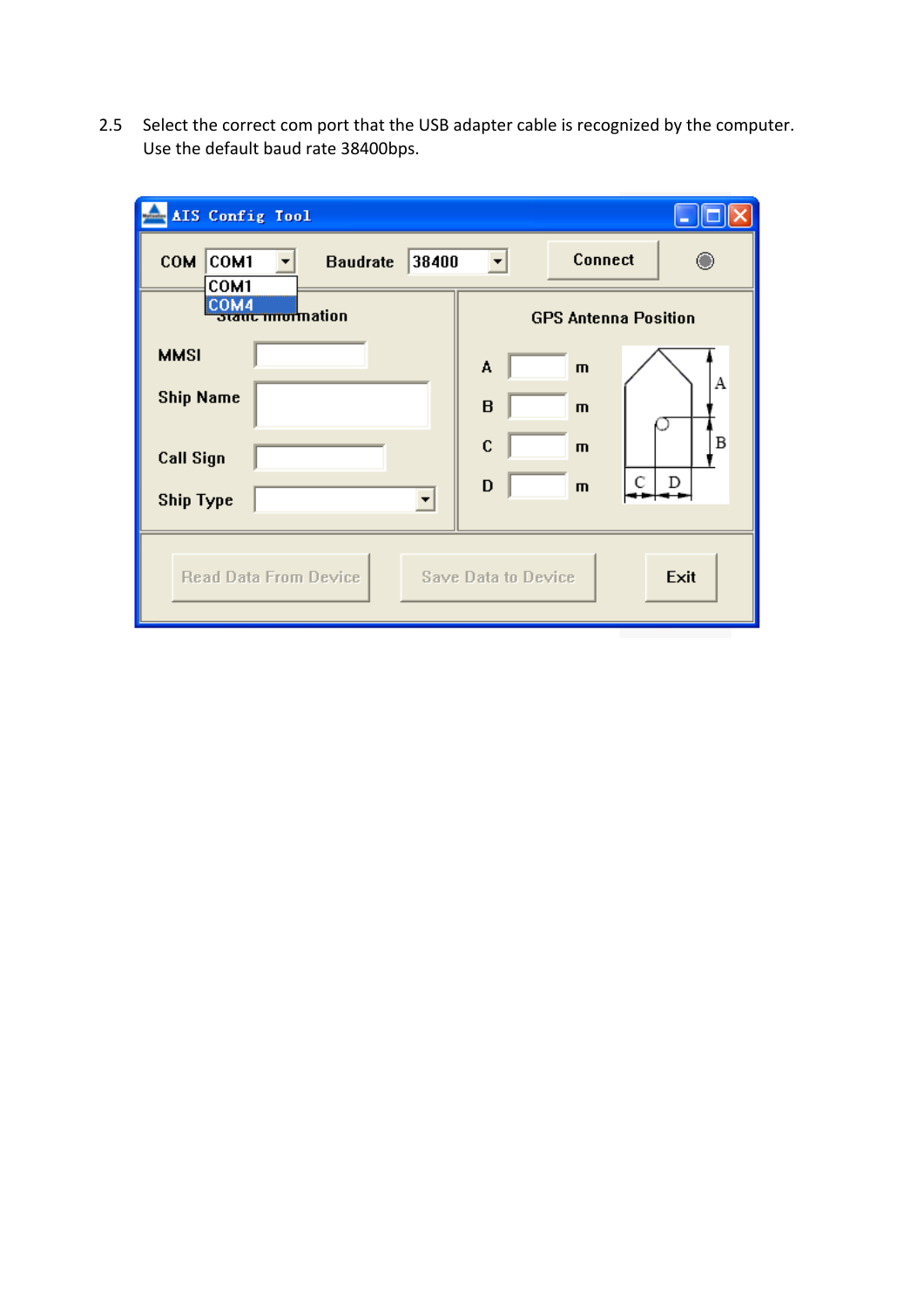2.6 Click the **[Connect]** button on the right side to setup a connection between the application and the AIS device.

It will return "Connect Device Success" and update the current static configuration of the AIS device.

|                                                                    | Latsutec AIS Config Tool                                                                            |                              | - 10                        |  |  |
|--------------------------------------------------------------------|-----------------------------------------------------------------------------------------------------|------------------------------|-----------------------------|--|--|
|                                                                    | <b>Disconnect</b><br>COM COM4<br>38400<br><b>Baudrate</b><br>$\overline{\phantom{m}}$<br>$ \nabla $ |                              |                             |  |  |
|                                                                    | <b>Static Information</b>                                                                           |                              | <b>GPS Antenna Position</b> |  |  |
| <b>MMSI</b>                                                        | 941001286                                                                                           | HA_CONFIG                    |                             |  |  |
| <b>Ship Name</b>                                                   | 941001286                                                                                           | i.<br>Connect Device Success | А                           |  |  |
| <b>Call Sign</b>                                                   |                                                                                                     | 确定                           | Β                           |  |  |
| D<br>С<br>ш<br><b>Ship Type</b>                                    |                                                                                                     |                              |                             |  |  |
| <b>Read Data From Device</b><br>Exit<br><b>Save Data to Device</b> |                                                                                                     |                              |                             |  |  |

**\*For model HAB-80, only MMSI and Ship Name are active, other items are de-active.**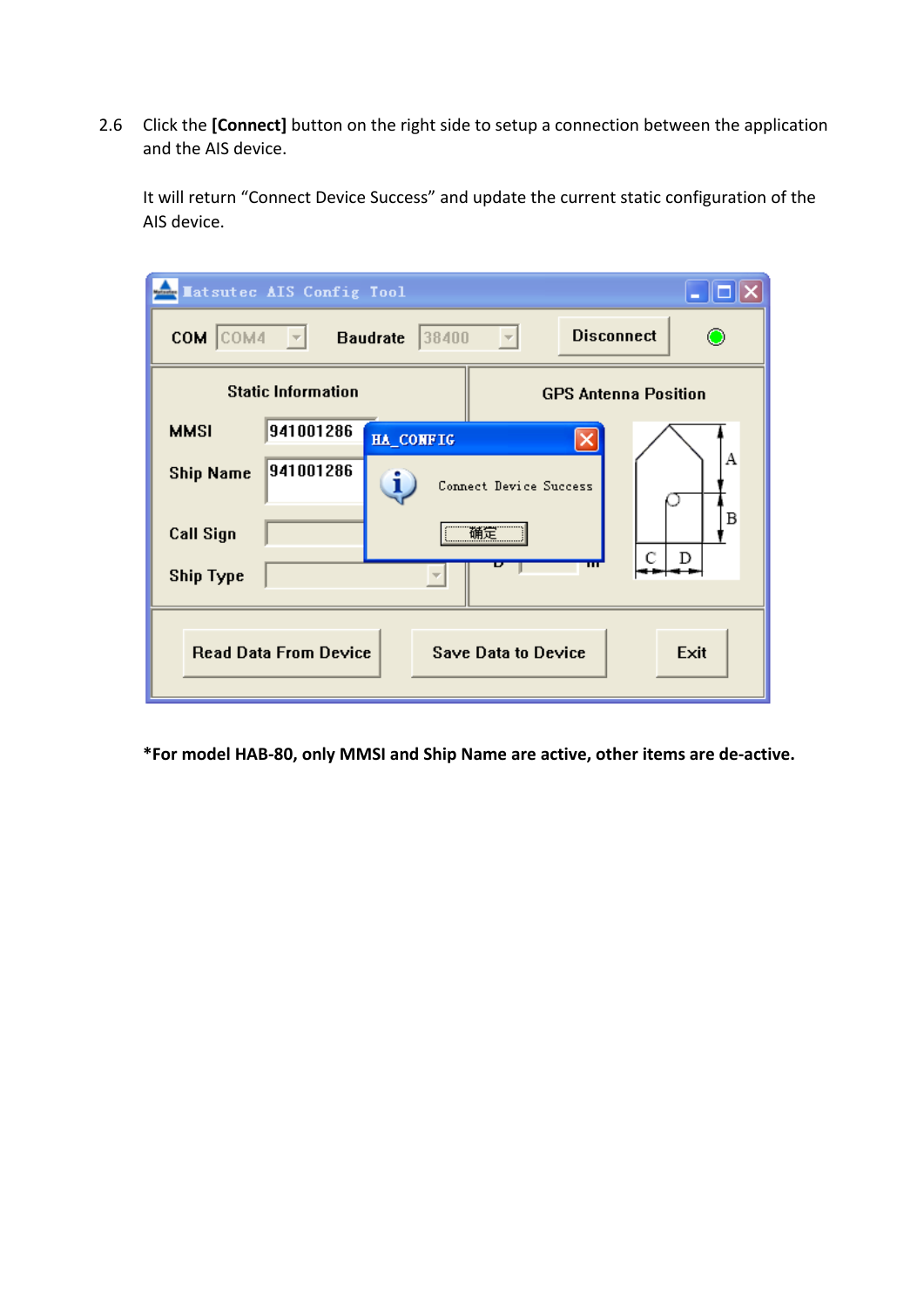2.7 Edit the static data, make it of your own unit. Changed items will show in color BLUE.

| Matsutec AIS Config Tool                                    |                                  |  |
|-------------------------------------------------------------|----------------------------------|--|
| COM COM4<br>38400<br><b>Baudrate</b><br>$\sim$ $\sim$       | <b>Disconnect</b>                |  |
| <b>Static Information</b>                                   | <b>GPS Antenna Position</b>      |  |
| 123456789<br><b>MMSI</b>                                    | A<br>$\mathbf{m}$                |  |
| <b>MATSUTEC</b><br><b>Ship Name</b>                         | Α<br>$\mathbf B$<br>$\mathbf{m}$ |  |
| <b>Call Sign</b>                                            | В<br>$\mathbf C$<br>$\mathbf{m}$ |  |
| <b>Ship Type</b>                                            | D<br>D<br>$\mathbf{m}$           |  |
| <b>Read Data From Device</b><br>Save Data to Device<br>Exit |                                  |  |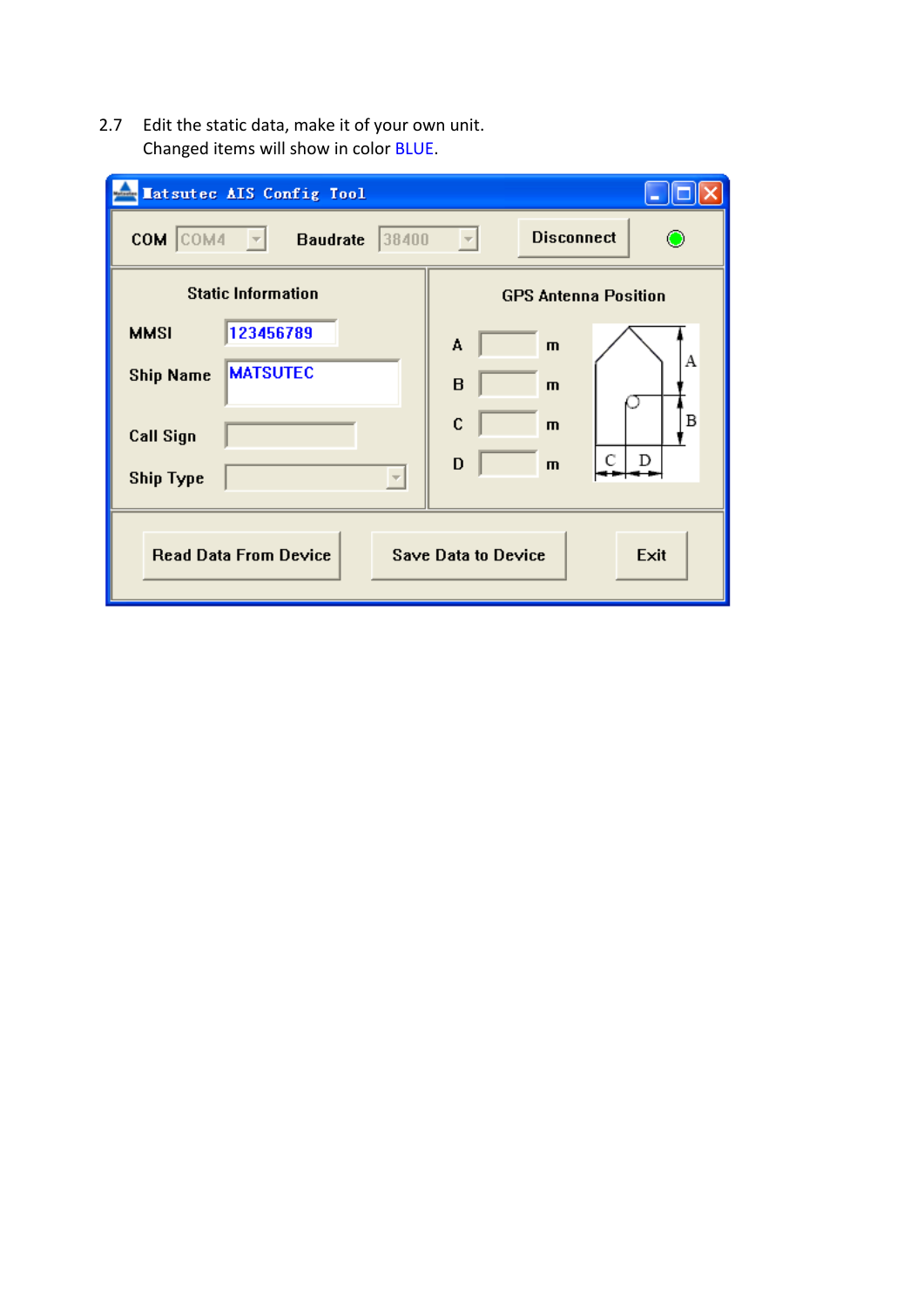2.8 Click the **[Save Data to Device]** button to program the AIS device.

A password is needed.

| <b>Explored Integrals Config Tool</b>                              |                                 |                          | $ \Box$ $\times$       |
|--------------------------------------------------------------------|---------------------------------|--------------------------|------------------------|
| COM COM4                                                           | $\vert \vert \vert \vert \vert$ | 38400<br><b>Baudrate</b> | <b>Disconnect</b><br>⊙ |
|                                                                    | <b>Static Informa</b>           | Input Password           | ntenna Position        |
| <b>MMSI</b>                                                        | 123456                          |                          | m                      |
| <b>Ship Name</b>                                                   | <b>MATSU</b>                    | Password                 | А<br>m                 |
| <b>Call Sign</b>                                                   |                                 | <br>0K<br>Cancel<br>     | В<br>m                 |
| <b>Ship Type</b>                                                   |                                 |                          | C<br>D<br>m            |
| <b>Read Data From Device</b><br>Exit<br><b>Save Data to Device</b> |                                 |                          |                        |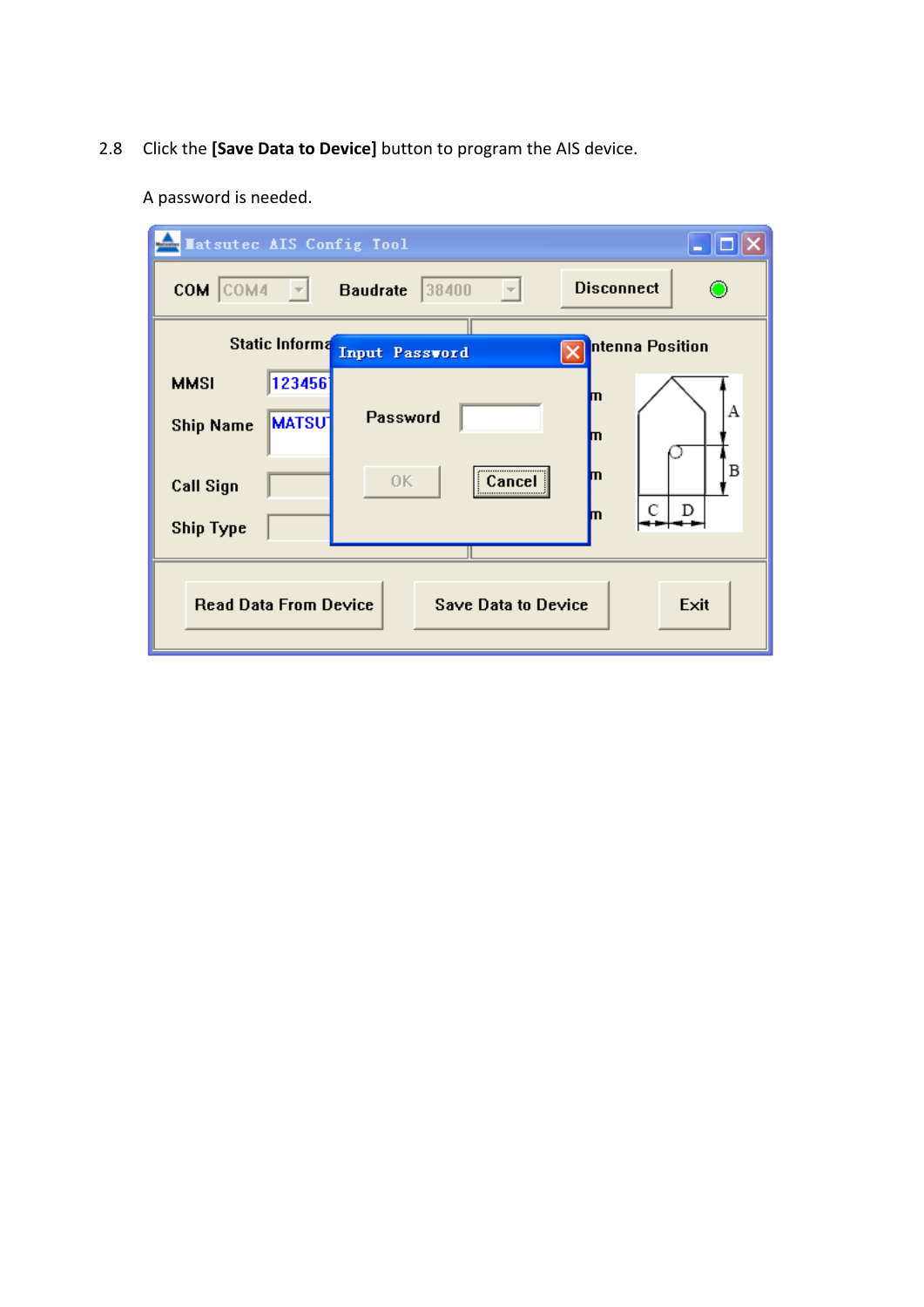Input the password, click [OK].

#### **Note:**

**The initial password is 8888.**

**You can change the password. Please refer to chapter 2.9 Set New Password.**

| <b>Matsutec AIS Config Tool</b> |                          |                            | - 101                  |
|---------------------------------|--------------------------|----------------------------|------------------------|
| COM COM4                        | $\overline{\phantom{a}}$ | 38400<br><b>Baudrate</b>   | <b>Disconnect</b><br>⊙ |
|                                 | Static Informa           | Input Password             | ntenna Position        |
| <b>MMSI</b>                     | 123456                   |                            | m                      |
| <b>Ship Name</b>                | <b>MATSU</b>             | 8888<br><b>Password</b>    | Α<br>m                 |
| <b>Call Sign</b>                |                          | <br>Cancel<br>0K<br>       | B<br>m<br>С<br>D<br>m  |
| <b>Ship Type</b>                |                          |                            |                        |
| <b>Read Data From Device</b>    |                          | <b>Save Data to Device</b> | Exit                   |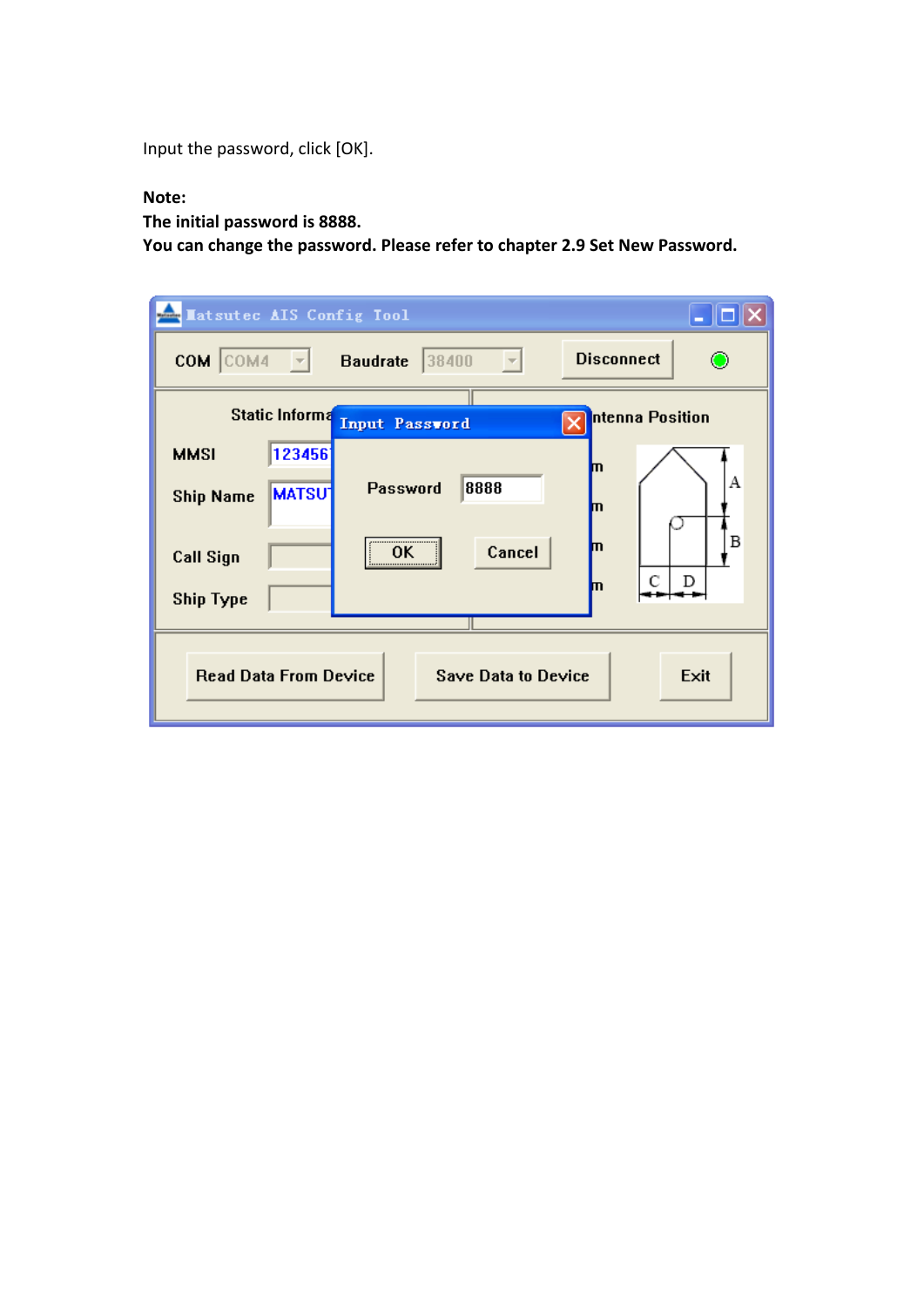It will return "Save Data Success" and update the current static configuration of the AIS device when the password is correct, otherwise it will return "Save Data Fail!".

|                                                                    | Latsutec AIS Config Tool                    |                                   | - 101                       |
|--------------------------------------------------------------------|---------------------------------------------|-----------------------------------|-----------------------------|
| COM COM4                                                           | <b>Baudrate</b><br>$\overline{\phantom{a}}$ | 38400<br>$\overline{\phantom{m}}$ | <b>Disconnect</b><br>⊙      |
|                                                                    | <b>Static Information</b>                   |                                   | <b>GPS Antenna Position</b> |
| <b>MMSI</b>                                                        | 123456789<br><b>HA_CONFIG</b>               |                                   | $\mathbf{m}$                |
| <b>Ship Name</b>                                                   | <b>MATSUTEC</b><br>i                        | Save Data Success                 | A<br>$\mathbf{m}$           |
| <b>Call Sign</b>                                                   |                                             | <b>确定</b>                         | Β<br>$\mathbf{m}$           |
| С<br>D<br>$\mathbf{m}$<br>D<br><b>Ship Type</b>                    |                                             |                                   |                             |
| <b>Read Data From Device</b><br><b>Save Data to Device</b><br>Exit |                                             |                                   |                             |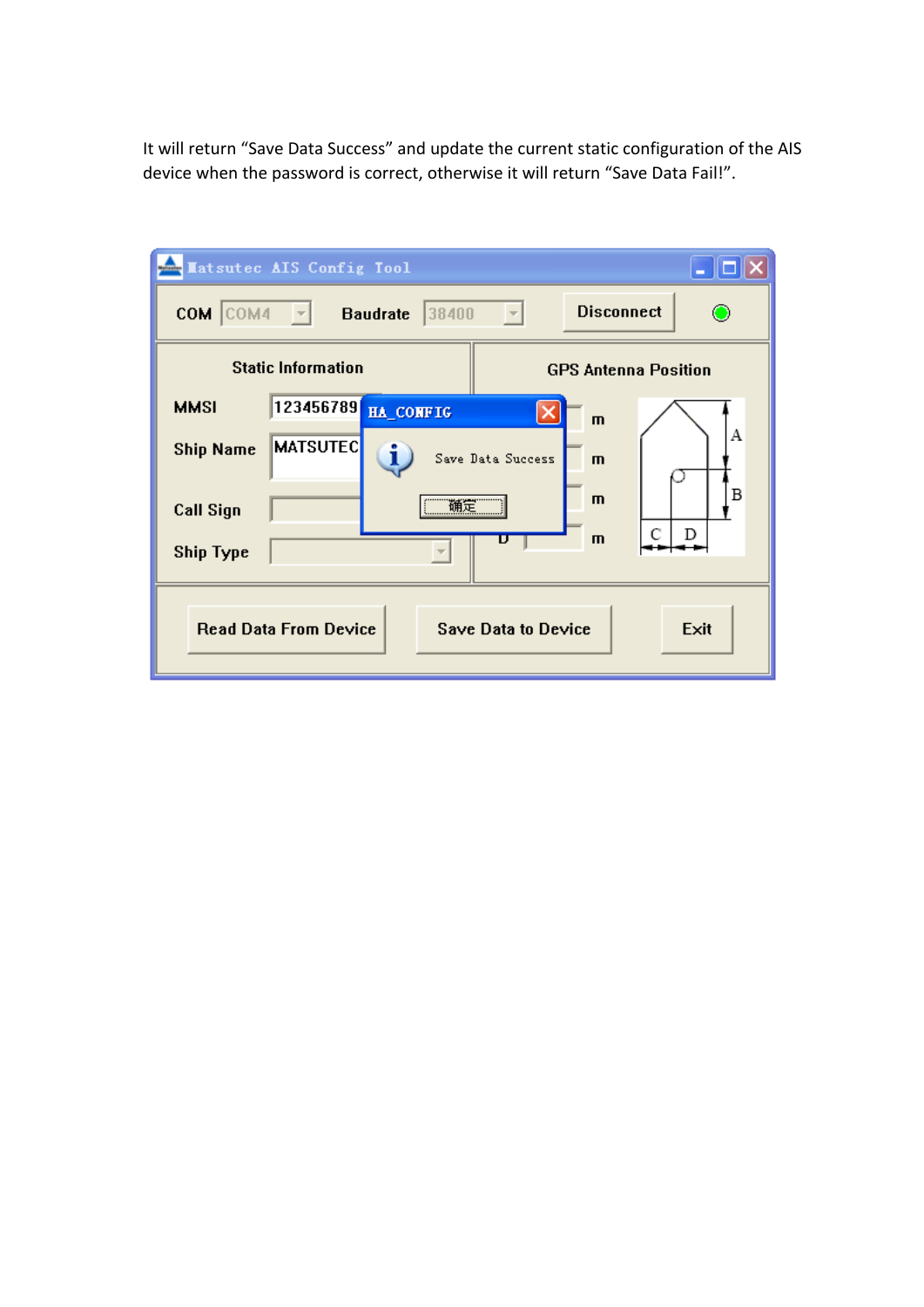## 2.9 Set New Password.

Click the logo  $\left[\frac{1}{\sqrt{2}}\right]$  on the upper left side of the window to get the dropdown menu, and select the item Set New Password.

| <b>Latsutec AIS Config Tool</b>                    |                                    |
|----------------------------------------------------|------------------------------------|
| 还原 ⑧<br>a<br>移动(M)<br>大小(S)                        | Disconnect<br>⊙                    |
| 最小化(M)<br>最大化(X)<br>$\Box$                         | <b>GPS Antenna Position</b>        |
| X 关闭(C)<br>Alt+F4                                  | A<br>$\mathbf{m}$<br>А             |
| Set New Password<br>About Matsutec AIS Config Tool | B<br>$\mathbf{m}$                  |
| <b>Call Sign</b>                                   | Β<br>$\mathbf C$<br>$\mathbf{m}$   |
| <b>Ship Type</b><br>$\overline{\phantom{m}}$       | C<br>D<br>D<br>$\mathbf{m}$        |
| <b>Read Data From Device</b>                       | Exit<br><b>Save Data to Device</b> |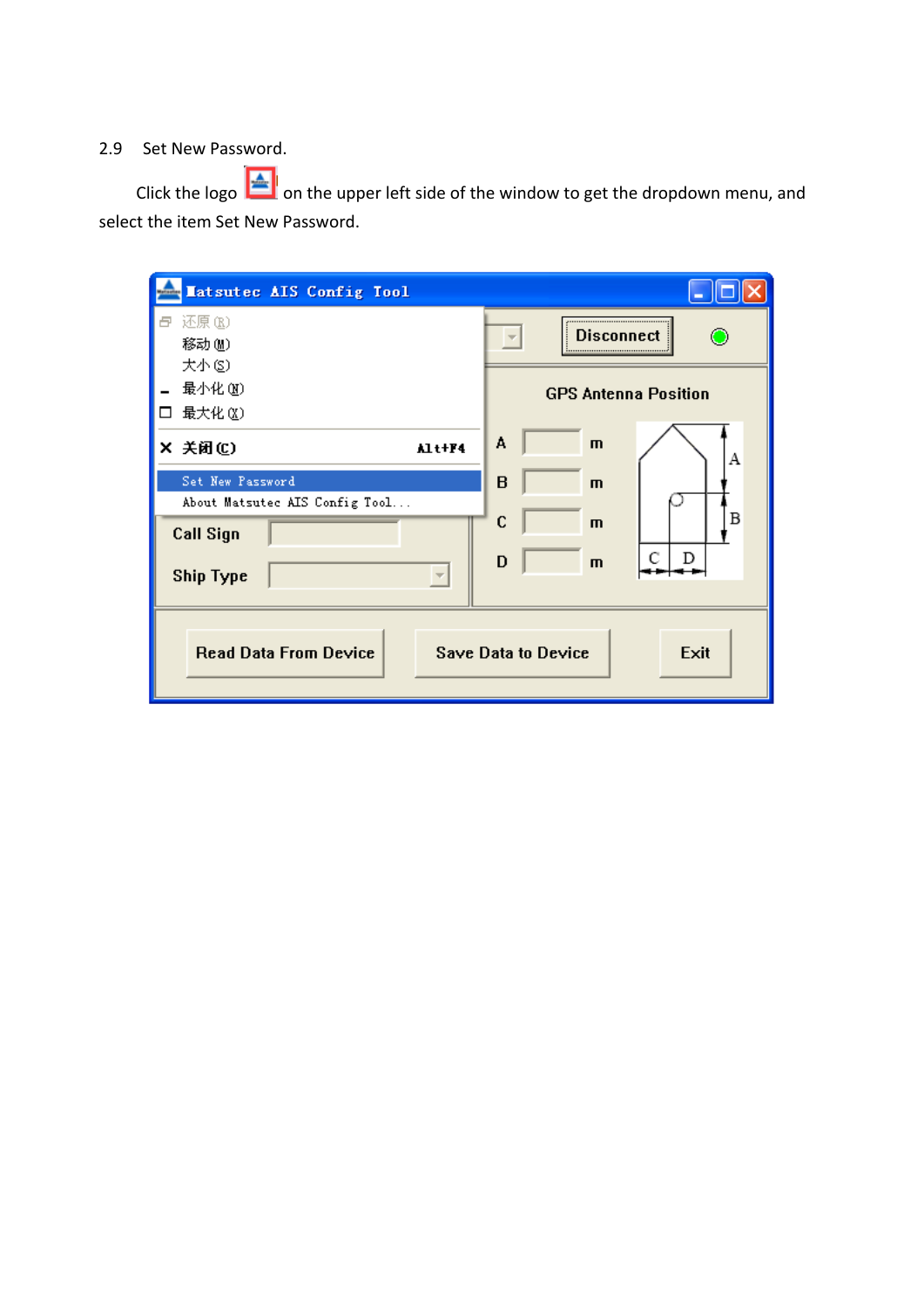Input the old password and new password, then click [OK].

| Matsutec AIS Config Tool<br>– ∥□∥× |                                                                    |  |  |  |
|------------------------------------|--------------------------------------------------------------------|--|--|--|
| COM COM4                           | <b>Disconnect</b><br>38400<br><b>Baudrate</b><br>$\circ$           |  |  |  |
| Static In                          | Set New Password<br>a Position                                     |  |  |  |
| <b>MMSI</b>                        | 8888<br><b>Old Password</b><br>11                                  |  |  |  |
| <b>Ship Name</b>                   | А<br>M<br>9999<br><b>New Password</b>                              |  |  |  |
| <b>Call Sign</b>                   | <b>Confirm New Pasword</b><br>B<br>9999                            |  |  |  |
| <b>Ship Type</b>                   | С<br>D<br>Cancel<br>0K                                             |  |  |  |
|                                    | <b>Read Data From Device</b><br>Exit<br><b>Save Data to Device</b> |  |  |  |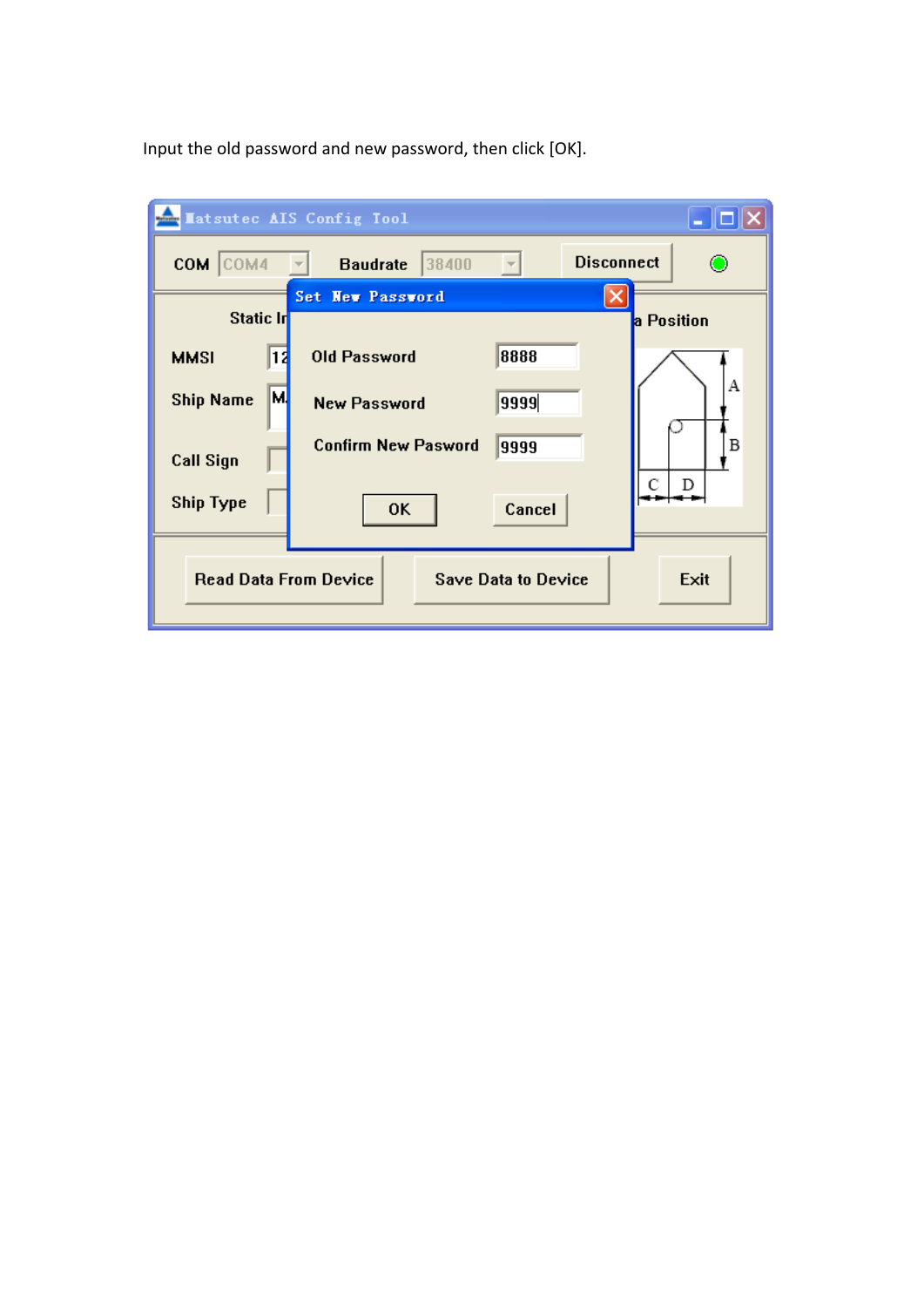It will return "Set Password Success".

|                                                                    | <b>Matsutec AIS Config Tool</b>                                   |  |
|--------------------------------------------------------------------|-------------------------------------------------------------------|--|
| COM COM4                                                           | <b>Disconnect</b><br>⊙<br>38400<br><b>Baudrate</b><br>- 17        |  |
|                                                                    | <b>Static Information</b><br><b>GPS Antenna Position</b>          |  |
| <b>MMSI</b>                                                        | 12345678<br><b>HA_CONFIG</b><br>$\mathbf{m}$                      |  |
| <b>Ship Name</b>                                                   | A<br><b>MATSUTE</b><br>i,<br>Set Password Success<br>$\mathbf{m}$ |  |
| <b>Call Sign</b>                                                   | Β<br>$\mathbf{m}$                                                 |  |
| <b>Ship Type</b>                                                   | C<br>D<br>$\mathbf{m}$<br>D                                       |  |
| Exit<br><b>Read Data From Device</b><br><b>Save Data to Device</b> |                                                                   |  |

Remember the new password, next time when you program MMSI and ship name, you need input the new password.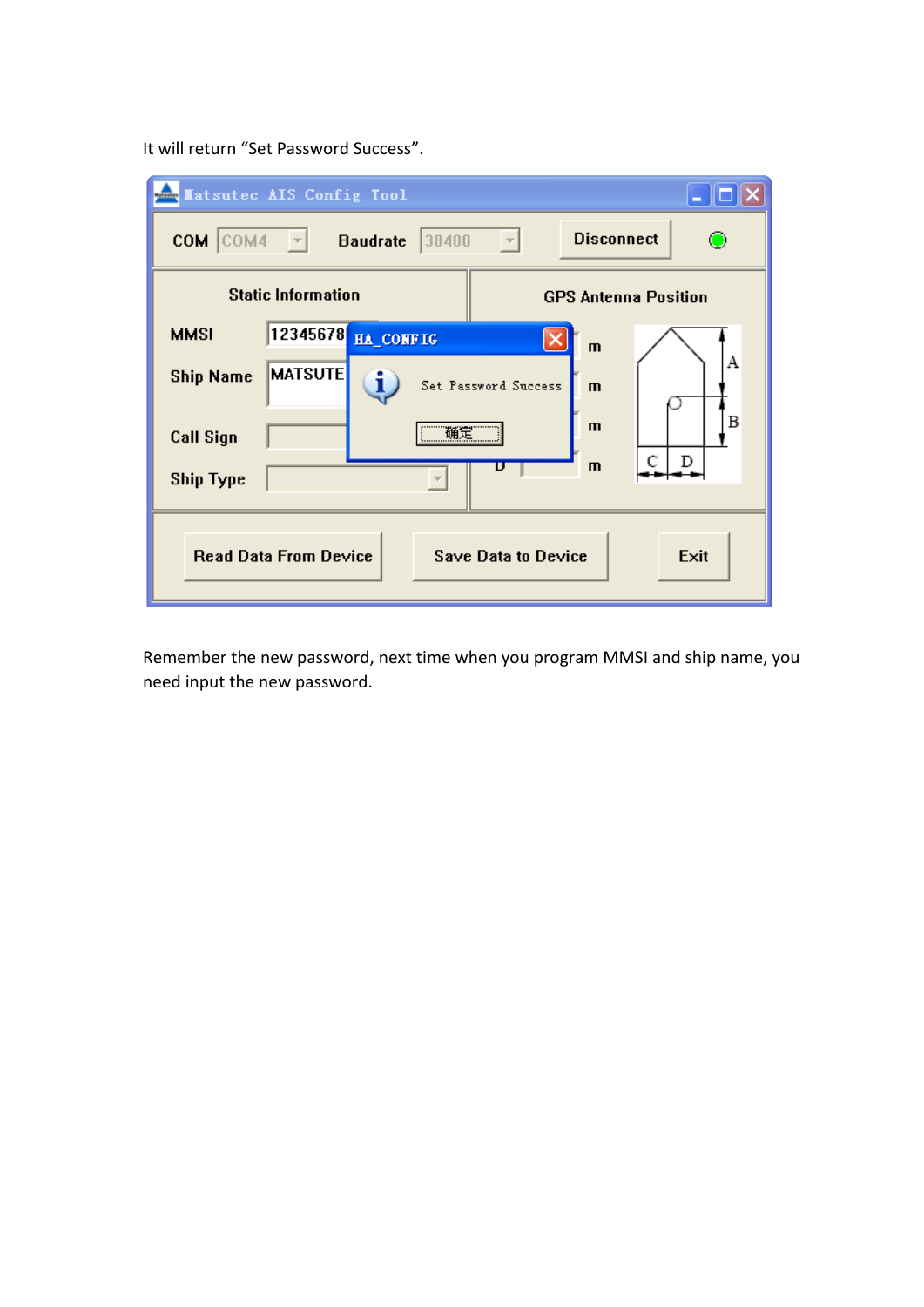### 2.10 Click the **[Read Data From Device]** button to get the current configuration.

It will return "Read Data Success" and update the current static configuration of the AIS device.

| <b>Extracted AIS Config Tool</b> |                              |                            | – ∥□∥×                      |
|----------------------------------|------------------------------|----------------------------|-----------------------------|
| COM COM4                         | $\vert \nabla \vert$         | 38400<br><b>Baudrate</b>   | <b>Disconnect</b>           |
|                                  | <b>Static Information</b>    |                            | <b>GPS Antenna Position</b> |
| <b>MMSI</b>                      | 123456789                    | HA_CONFIG                  | $\mathbf{m}$                |
| <b>Ship Name</b>                 | <b>MATSUTEC</b>              | i.<br>Read Data Success    | А<br>$\mathbf{m}$           |
| <b>Call Sign</b>                 |                              | 确定                         | B<br>m                      |
| <b>Ship Type</b>                 |                              | U                          | D<br>m                      |
|                                  | <b>Read Data From Device</b> | <b>Save Data to Device</b> | Exit                        |